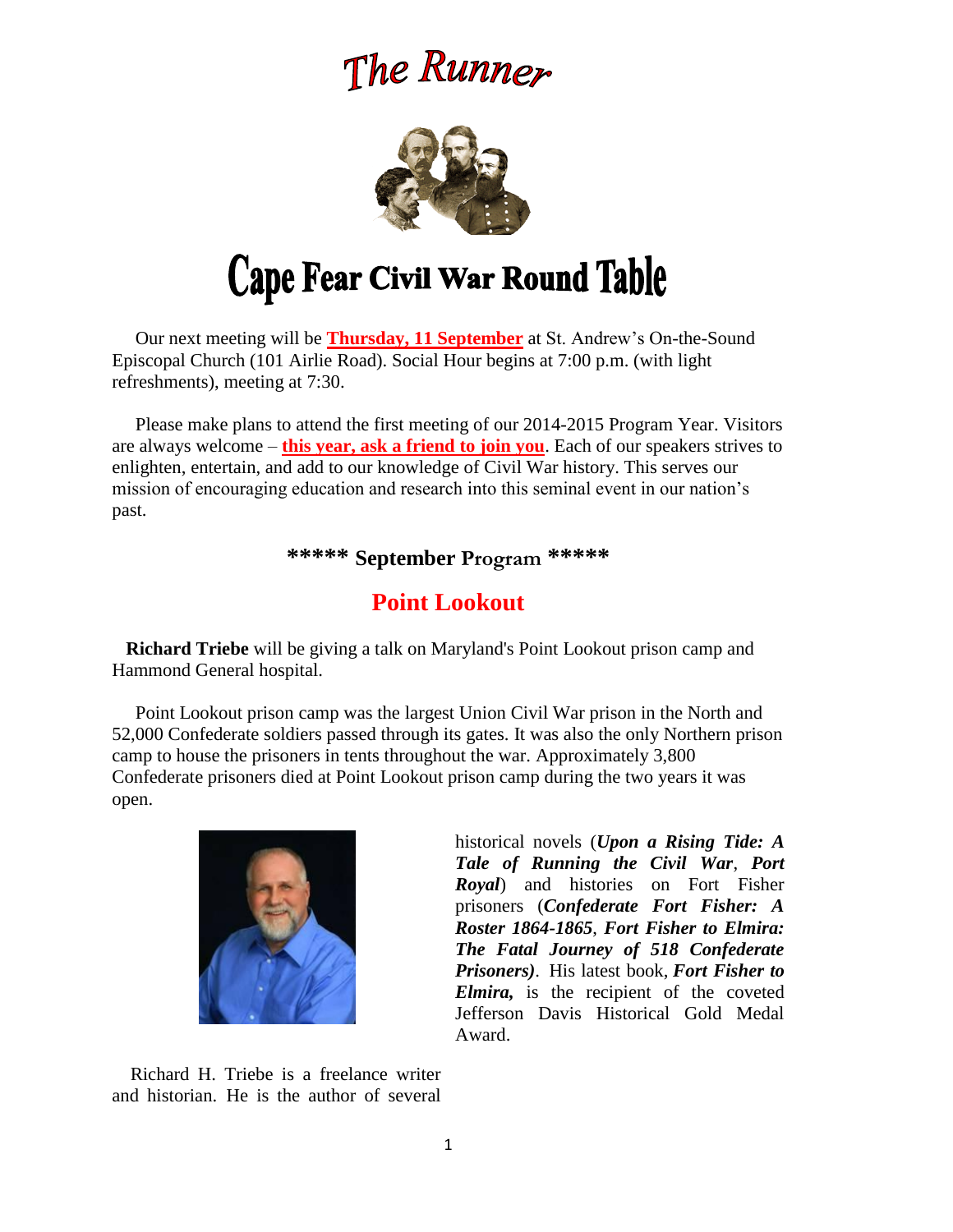Richard has an Associate's Degree in Marine Technology. Richard is a former Chicago police officer and also a former Provost Marshal investigator in the United States Army. He is a member of the Coastal Carolina Writers Guild and the Cape Fear Civil War Round Table. Richard has presented historical overviews of the battles of Fort Fisher to many local organizations. He and his wife, Barbara, live in Wilmington, North Carolina.

#### **Editor**

### \*\*\*\*\* **Member News & Activities** \*\*\*\*\*



**Blockade Runner the** *Robert E. Lee*

 If you have member news or news about Civil War events that you think would be of interest to CFCWRT membership, send me an email with the details. Thanks.

**1 – Welcome** to the Cape Fear Civil War Round Table 2014-2015 program year. A wide variety of speakers and subjects will be featured during this exciting sesquicentennial year.

**2** - The Brunswick Civil War Round Table will meet on **Tuesday**, **September 2nd -** registration and refreshments: 6:30pm. Program will begin at 7:00pm. They will meet at the **Trinity Methodist Church,** 209 E. Nash Street.

 **Peter Cozzens**, noted Civil War historian, will present *"Shenandoah 1862: Stonewall Jackson's Valley Campaign."*

**3 – Opportunity** – On Saturday, **September 6**, 2014, **Dr. Chris Fonvielle** will present a lecture entitled, "**1864: The Beginning of the End of the Civil War in North Carolina**." This Sesquicentennial talk will be sponsored by the Cape Fear Chapter 3, United Daughters of the Confederacy and will be held at **10am** at the Fifth Avenue United Methodist Church, 409 S. Fifth Avenue. For additional information, contact Pat Gasson, 392-0381.

**4 – Making Sense of the Civil War @ NHCPL -** Beginning on **September 9th** at the NHC Northeast Library (1241 Military Cutoff Road), **Dr. Chris Fonvielle** begins a series that calls for participants to read and then take part in discussions during each session. These Dr. Fonvielle led sessions are on September 9, September 23, October 7, October 21, and November 4 – **6:00 – 8:15pm.** Books for the programs are provided by the North Carolina Center for the Book and can be borrowed at the Circulation Desk at the Main Library or the Northeast Library.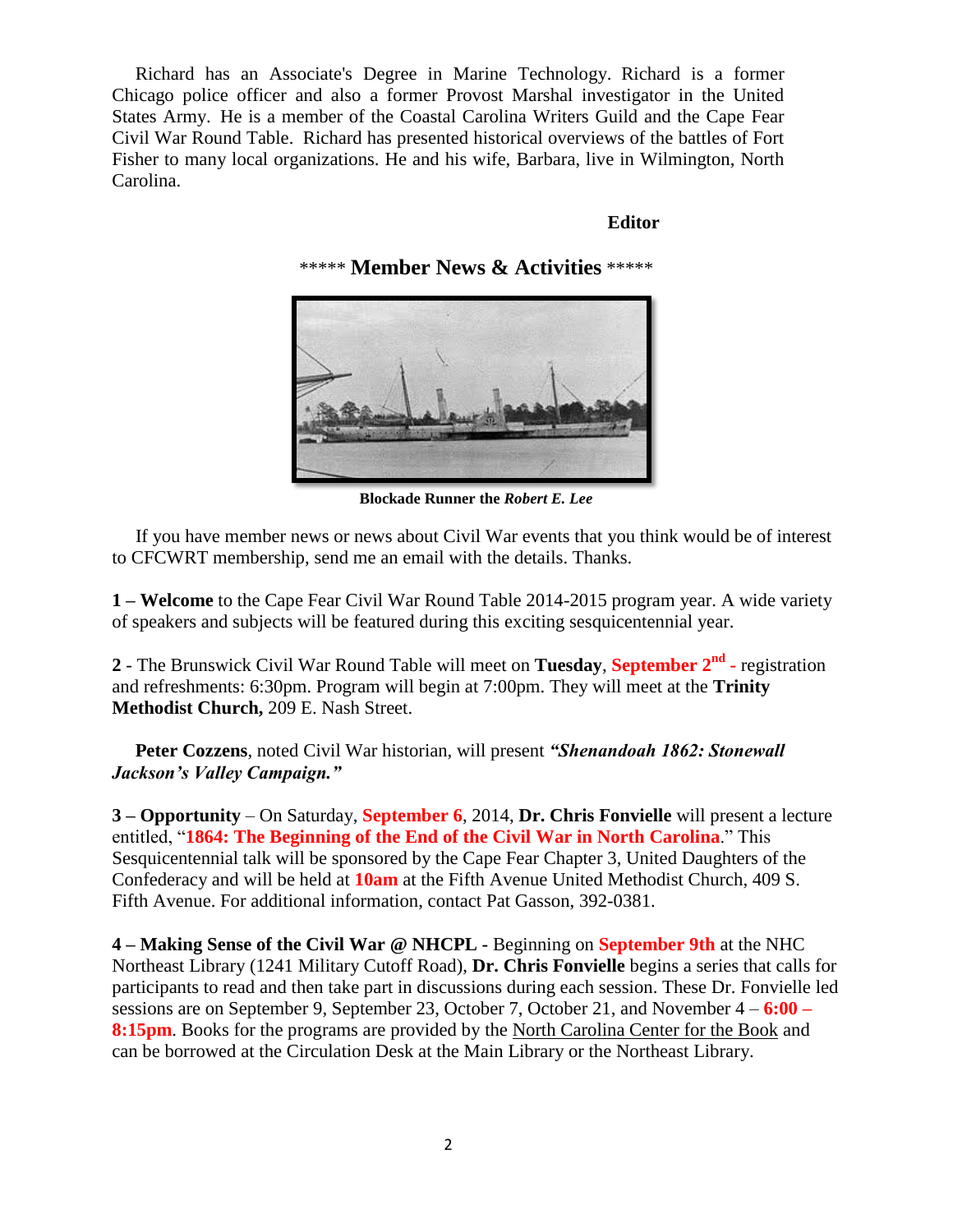For more information about these programs, or about local history and genealogy collections and research at NHC Library, please call Local History Librarian Jennifer Daugherty at 910-798- 6305 or email **[jdaugherty@nhcgov.com](mailto:jdaugherty@nhcgov.com)**.

[http://www.libraryaware.com/560/NewsletterIssues/ViewIssue/fff25567-63c0-443b-803c-](http://www.libraryaware.com/560/NewsletterIssues/ViewIssue/fff25567-63c0-443b-803c-9a088205d711?postId=609400d5-a252-466d-859b-e50e5194220b)[9a088205d711?postId=609400d5-a252-466d-859b-e50e5194220b](http://www.libraryaware.com/560/NewsletterIssues/ViewIssue/fff25567-63c0-443b-803c-9a088205d711?postId=609400d5-a252-466d-859b-e50e5194220b)

**5 – Cape Fear Revolutionary War Round Table** meets on **September 10th** at the Southport Community Building 223 E. Bay Street at **7:00pm**. Harry Warren and Albert Shaw speak on "Production of Tar and Turpentine in Colonial North Carolina."

# **\*\*\*\*\* September 1864 \*\*\*\*\***

 **September 1864 -** Near Atlanta, the South launched an attack against Union positions at Jonesboro. It was a failure but of greater importance to the Union was that those who fought at Jonesboro for the Union noticed that the Confederate attack was nothing like previous ones in terms of "weight nor persistence". A loss of a further 2,000 men at Jonesboro (against 200 lost by the North) showed that the South was losing far too many men to be able to sustain the campaign in Atlanta.

 Atlanta fell on September 2nd and such was the importance of taking the city that Lincoln ordered a day of national rejoicing on September 5th 1864. It is what happened in Atlanta itself that remains one of the most controversial incidents of the American Civil War. Sherman ordered that any building that was of no use to the military should be destroyed and that the city was to be for the military only - not civilians. Grant encouraged Sherman to continue being aggressive.

September  $1<sup>st</sup>$ : The whole of Sherman's army was employed against Jonesboro. The Confederates here withdrew at night leaving behind 3,000 prisoners. There was little in the way of Sherman's army now and the decision was taken to evacuate Atlanta. What the Confederate Army could not take with them was destroyed.

September  $2<sup>nd</sup>$ : General Lee suggested that slaves could be used for the labouring tasks done by the Army of Virginia. This would free up non-slave labourers for combat.

The first Union troops entered Atlanta – men from the  $2<sup>nd</sup>$  Massachusetts Infantry. Sherman sent a message to President Lincoln, "Atlanta is ours, and fairly won".

September  $3<sup>rd</sup>$ : Lincoln declared that September  $5<sup>th</sup>$  would be a day of national celebration.

September  $4<sup>th</sup>$ : the Confederate raider, John H Morgan, who had been a continual thorn to the Union, was killed at Greenville, Tennessee.

In Atlanta, Sherman ordered all civilians to leave. He wanted the city to be a purely military zone. He also ordered the destruction of any buildings other than private residences and churches.

September  $5<sup>th</sup>$ : A national day of celebration. Louisiana, occupied by Union forces, voted to abolish slavery in the state.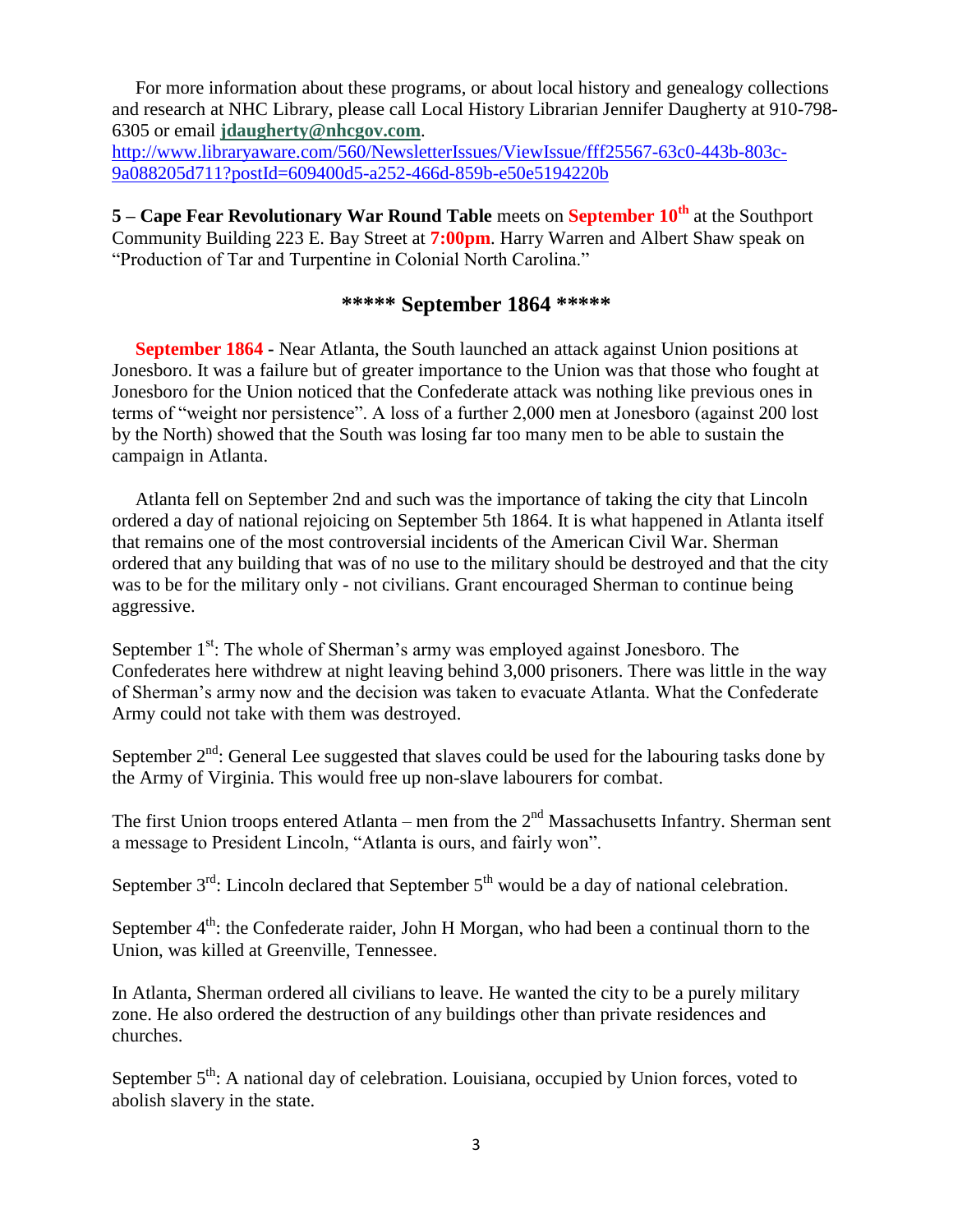September 8<sup>th</sup>: George B McClellan accepted the Democrat nomination to stand against Lincoln in the November election. However, the Republicans were reaping the rewards of the fall of Atlanta. Many also questioned why a major general would want to stand against the army's commander-in-chief.

September  $10^{th}$ : Sherman received a message from General Grant urging him to continue with his aggressive offensive.

September  $12^{th}$ : Buoyed by Sherman's success in Atlanta, Lincoln contacted Grant to urge him to be more aggressive against Lee. However, Grant was aware that Lee was facing major problems and that his army was becoming desperately short of men who were capable of fighting. His army was bolstered by men from General Early's army but this left Early short of men in the Lower Shenandoah Valley. Early had 20,000 men to face a Union force of 43,000 men.

September  $16<sup>th</sup>$ : Lee's army ran out of corn and there was no obvious way his Army of Virginia could be supplied, especially as there were food shortages across the Confederacy. Lee was saved by a daring Confederate raid behind enemy lines that captured 2,400 head of cattle.

September 19<sup>th</sup>: General Early's men were attacked by a much larger Union force at Winchester. Early lost a total of 3,921 men out of 12,000 while Union losses numbered 4,018 men out of 40,000 men. While General Sheridan, commander of the Union force that attacked Early could afford such losses, Early could not. Only a very skilled withdrawal by Early avoided a far greater number of losses.

September  $22<sup>nd</sup>$ : A large Union force pursued Early. They clashed on the banks of Cedar Creek. Early lost a further 1,200 men and 12 artillery guns.

September  $23^{rd}$ : Early weakened army embarked on a rapid withdrawal. They were not vigorously pursued.

September 24<sup>th</sup>: Crops in the Shenandoah Valley was destroyed on the orders of General Grant.

September  $25<sup>th</sup>$ : What was left of Early's army fell back to Brown's Pass in the Blue Ridge Mountains.

Jefferson Davis met with General Hood at Palmetto, Georgia, to discuss what they both agreed was the parlous state of the Confederate Army in the Western Theatre.

September  $26<sup>th</sup>$ : Union forces attacked Early's men in the Blue Ridge Mountains.

September  $27<sup>th</sup>$ : Confederate guerrillas continued to unsettle Union forces in the South. Especially successful was Bloody Bill Anderson who looted the town of Centralia in Missouri.

September  $29<sup>th</sup>$ : Grant started a major assault on Richmond.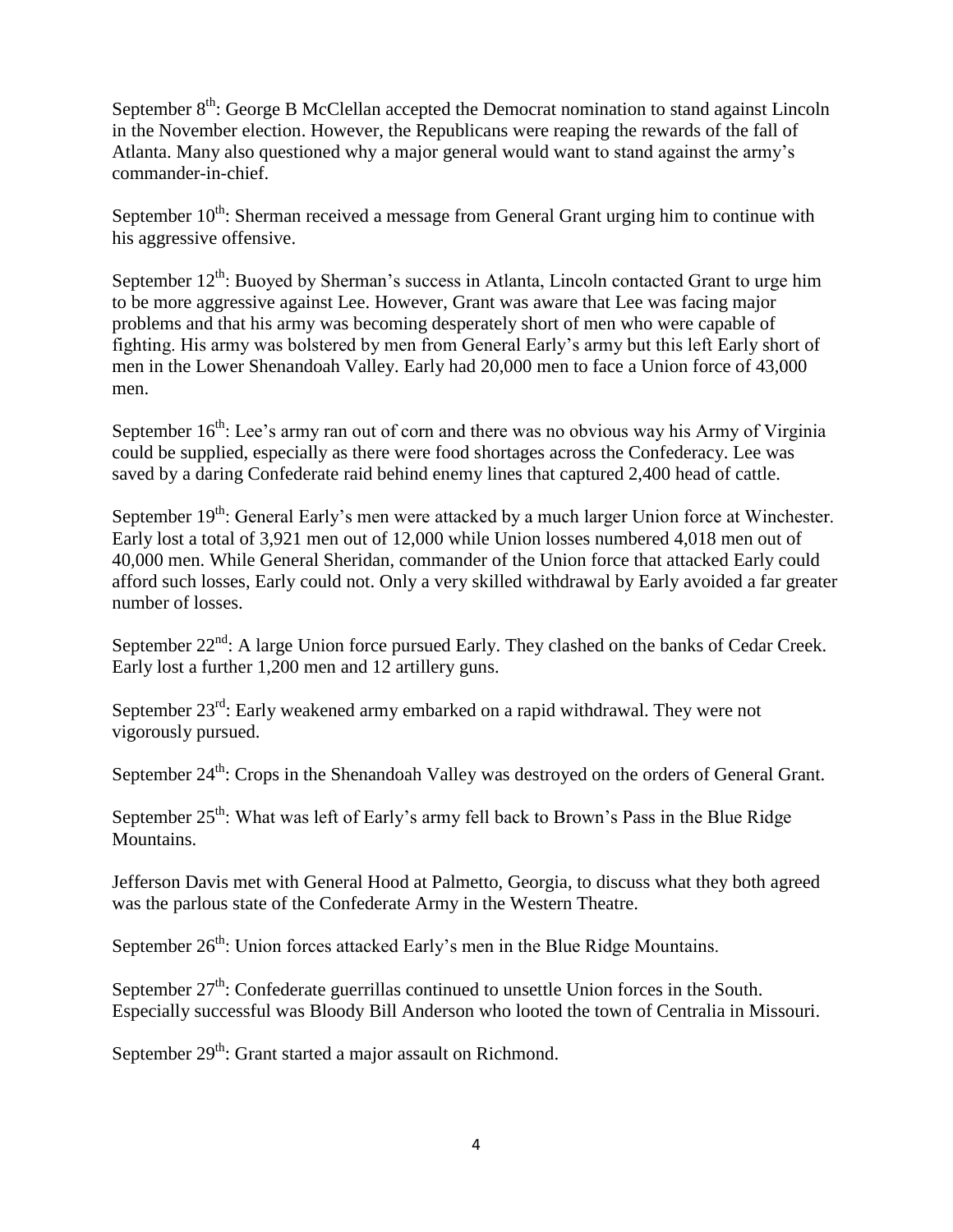September  $30<sup>th</sup>$ : Union forces took three miles of land in just one day in their attack on Richmond. Lee with just 50,000 men to protect the city informed Davis in Richmond that his position was bleak. Lee survived by sending reserves to areas where a Union breakthrough looked the most likely. However, he knew that it was not the solution to the problems he was facing. Lee himself took command of several counter-attacks, which were successful. But he did believe that he was delaying the inevitable.

Source: [http://www.historylearningsite.co.uk/September -1864-civil-war.htm](http://www.historylearningsite.co.uk/September%20-1864-civil-war.htm) (Accessed May 21, 2014).

### **\*\*\*\*\* Civil War Ancestors \*\*\*\*\***

 Do you know what your ancestors did during the Civil War**? Bruce Patterson** shared the following about two members of his family.

 If you would like to share stories of your kinsman or kinswoman and their lives during or after the Civil War, forward a short article and I will include in The *Runner* so others may learn you're your family history.

# **Henry Stroub(e)**

# **Company A, 15th New York Engineer Regiment**

**15th & 50th New York Engineers Monument at Gettysburg**

Henry Stroub(e) served his Country during the Civil War with service in the  $15<sup>th</sup>$  NY Engineers. Stroube was not with the Regiment for an extended period but it was during his enlistment that the  $15<sup>th</sup>$  was committed to one of the most significant early battles of that great conflict.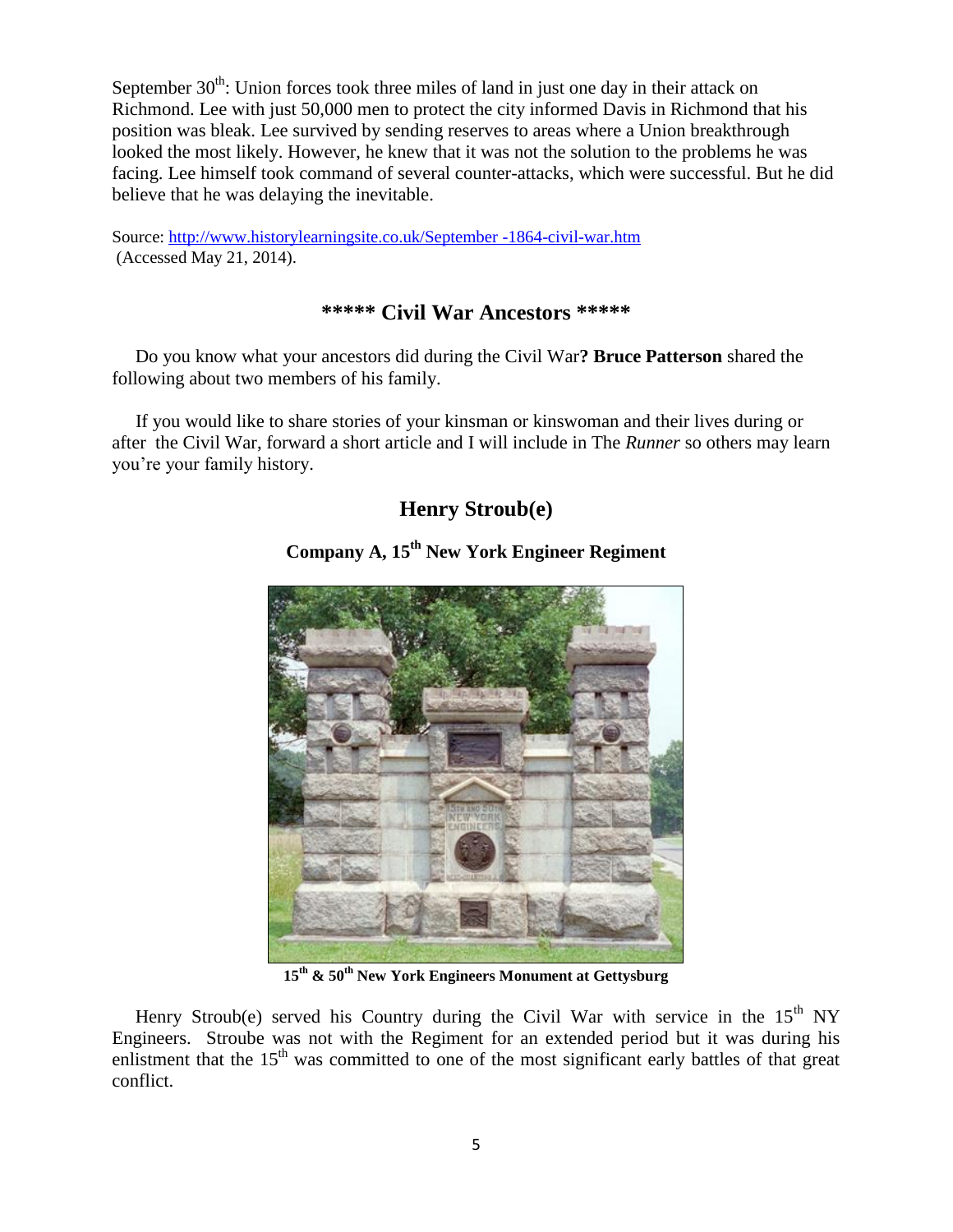The 15<sup>th</sup> Engineer Regiment was raised in New York City in response to President Lincoln's call for troops. Henry Stroub (spelled Stroube on the Regimental roll) joined Company A, 15<sup>th</sup> New York Engineer Regiment at the age of 26 on 23 September 1862. As was the practice during the Civil War, he immediately joined the Regiment which was preparing for a campaign against the Confederate Capitol of Richmond, Virginia. In order to reach Richmond, the Union Army of the Potomac would have to cross the Rappahannock River and drive the Army of Northern Virginia from positions on the south side of the river at Fredericksburg.

Thus the 15<sup>th</sup> Engineers found themselves on the north bank of the Rappahannock River before Fredericksburg, Virginia in December, 1962 when newly appointed Union General Ambrose Burnside decided to cross the river with 120,000 men and attack General Robert E. Lee's Army of Northern Virginia who were dug into prepared positions on Marye's Heights, a wooded ridge to the south of and overlooking the city. The task for Union forces would be to cross the swift running Rappahannock, traverse the city of Fredericksburg and then attack Lee who held the high ground, south of the city. The date was 10 December 1862.



 During the Civil War and for every conflict since, it is the Engineers that prepare the way for the Infantry and thus it was the  $15<sup>th</sup>$  NY Engineer Regiment, together with the  $50<sup>th</sup>$  NY Engineers, that was called upon to build three pontoon bridges over the Rappahannock while under Artillery fire from Marye's Heights and sharpshooter sniper fire from the city.

 General Burnside began the assault with an artillery bombardment of the city the afternoon of 10 December. His Engineers followed immediately in their effort to build the bridges. They completed three bridges, with appropriate approaches by the night of 12 December. The Union Army attacked the morning of the  $13<sup>th</sup>$  with disastrous results but the Engineers had done their job well. The bridges held and in fact were used in the Union assault and their subsequent retreat from Fredericksburg. Although there is no report of Henry Strobe's specific actions, he was no doubt in the thick of the action during that cold and wet operation.

 Following the Fredericksburg Campaign, the Regiment went into winter camp but was called upon to construct corduroy roads in the vicinity as the dirt roads became impassible during the balance of the Northern Virginia winter.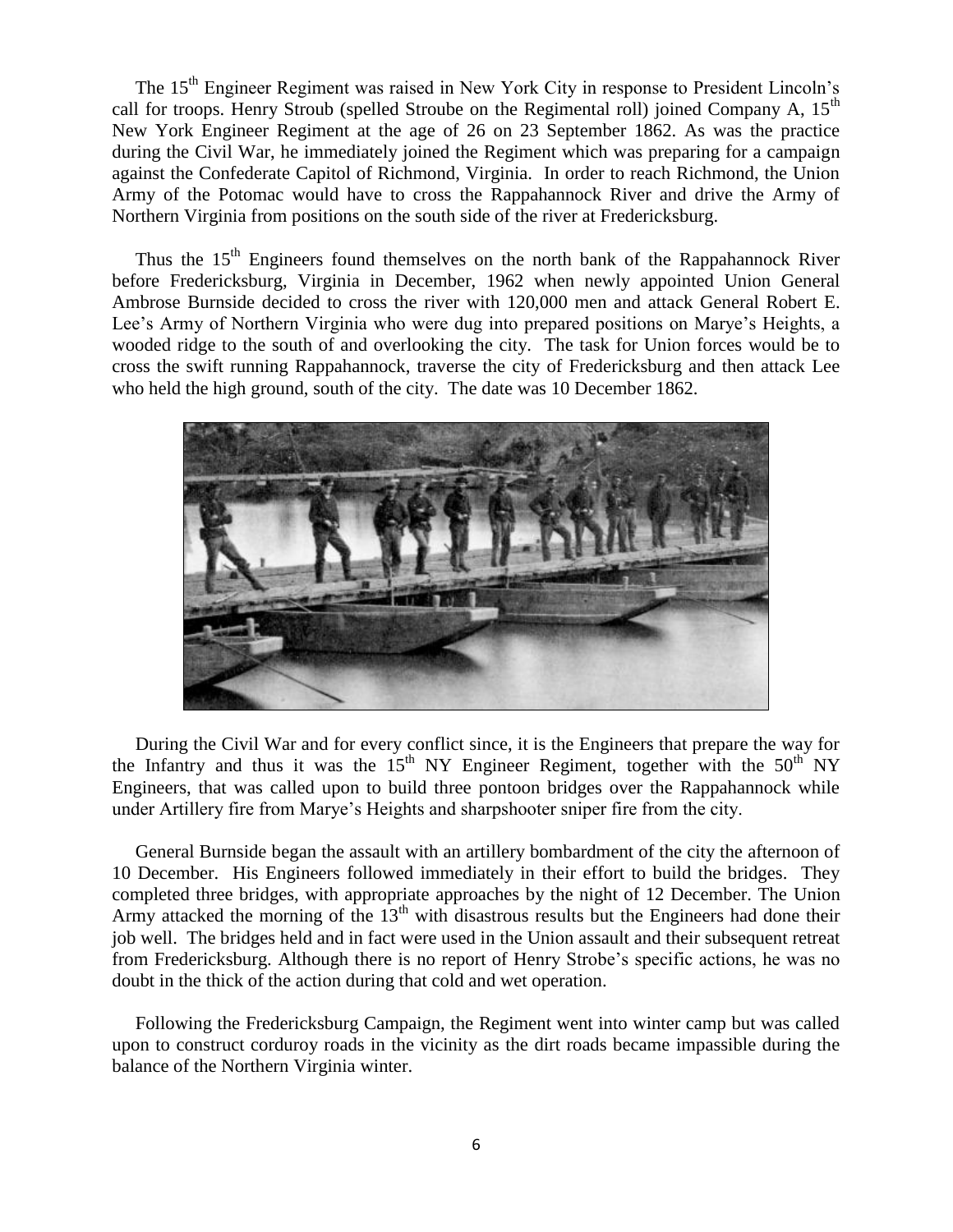Stroub was to remain with the Regiment until he was taken ill with Typhoid Fever and evacuated to a military hospital in Washington. His three year enlistment was cut short when he was discharged with disability on 25 March 1863. Henry Stroub had become a causality of war due to disease rather than enemy action. Such was the case for more than 50% of all Civil War causalities. His records show that he was discharged with the rank of Artificer signifying that he had become a specialist in one or another discipline required for duty within the Regiment.

 Henry Stroub, like so many of his fellow citizens answered his Country's call to arms in the defense of Union. As members of the (New York) Militia, they were the epitome of the Citizen Soldier.



## **The Military History of William H. Dobbs (1829-1885)**

 William Dobbs was an ordinary laborer who made his living as a painter. That was before April 1861 when the Civil War began.

 Dobbs was married (Sarah Newman, 23 October 1854) and living in Cold Spring, NY (Putnam County) when the New York State Militia began recruiting in order to meet the levy imposed on each state by President Lincoln. Dobbs enlisted (9 August 1862) in the newly formed 6<sup>th</sup> Heavy Artillery Regiment, raised from Putnam, Rockland and Westchester Counties. He was assigned to Company L for a contracted three year period.

The 6<sup>th</sup> Heavy Artillery (HA), following a period of training, was assigned to the defense of Washington, DC and in July of 1863, took part in the Second Battle of Manassas followed by the Mine Run campaign. The Regiment then spent the winter of 1863-64 in Winter Quarters at Brandy Station, VA (see picture) as part of the Army of the Potomac preparing for what became the most intensive and prolonged action of the war. The action of 1863 was just a foretaste of what was to follow, for in 1864, President Lincoln gave command of the Army of the Potomac to General Ulysses S. Grant with orders to defeat the Army of Northern Virginia (Robert E. Lee's battle tested troops) and ultimately capture the Confederate Capitol in Richmond.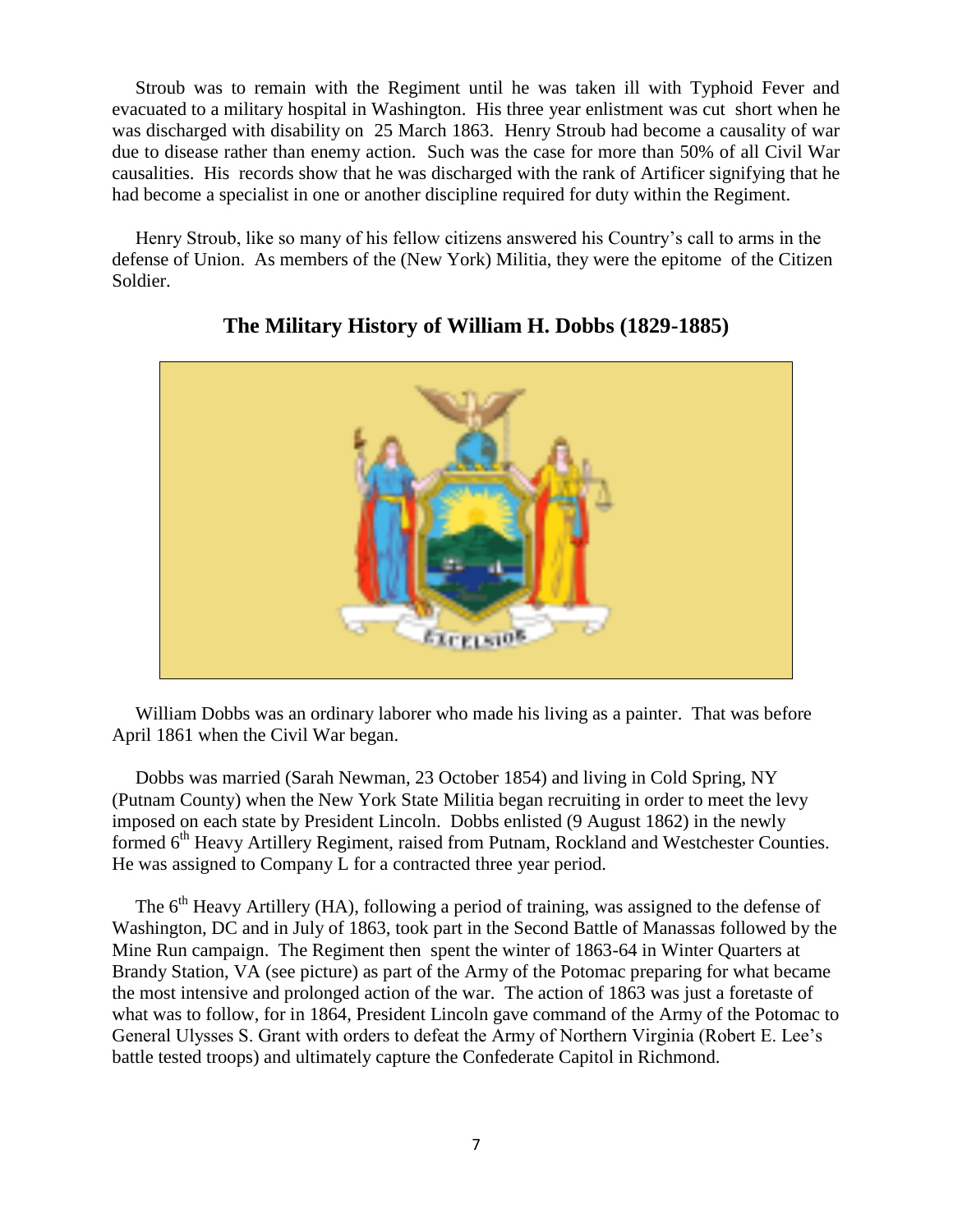The Regiment had taken few casualties prior to 1864 but in May they fought the Battle of the Wilderness followed by the Salient and Harris House at Spotsylvania Courthouse. It was at the Salient that the  $6<sup>th</sup> HA$  was forced out of their traditional Artillery role and deployed as Infantry taking 161 causalities on the afternoon of May  $12<sup>th</sup>$ . There is no record of what William Dobbs role was on those fateful days but the record of the  $6<sup>th</sup>$  is resplendent with vignettes speaking of individual heroism. Newspaper reports, mostly written by soldiers in the field, give evidence of the terror on the battlefield as Grant continually hounded Lee and his Army of Northern Virginia as they attempted to move south and defend Richmond. It was reported in the Westchester (NY) newspapers that the Confederate forces at Spotsylvania had been told that they were facing green (untrained) troops. They were shocked to learn to the contrary as they faced the  $6<sup>th</sup>$  Heavy Artillery fighting with rifle and bayonet.

Although the  $6<sup>th</sup>$  sustained their highest causalities at Spotsylvania, they were quickly committed to battle at North Anna and then Cold Harbor where Grant won the day by simply committing more troops to the battle than Lee could possibly fend off. The cost to the  $6<sup>th</sup>$  was 133 men.



**Gordon Rhea at Spotsylvania Courthouse – April 2015 CFCWRT Speaker**

 Following Cold Harbor, Lee went into defensive positions around Richmond and Petersburg, VA. The siege had begun. It was during the early stages of what would become a nine month standoff that William Dobbs became ill, ill enough to turn himself into the medics and on 27 June 1864, he was transferred to the  $5<sup>th</sup>$  Corps Hospital at City Point, Virginia (the major Union supply point at the confluence of the James and Appomattox Rivers, downstream from Richmond and Petersburg) Our ancestor remained at City Point for two months but was finally transferred (by ship) to the Military Hospital in West Philadelphia, PA for discharge on 6 May 1865.